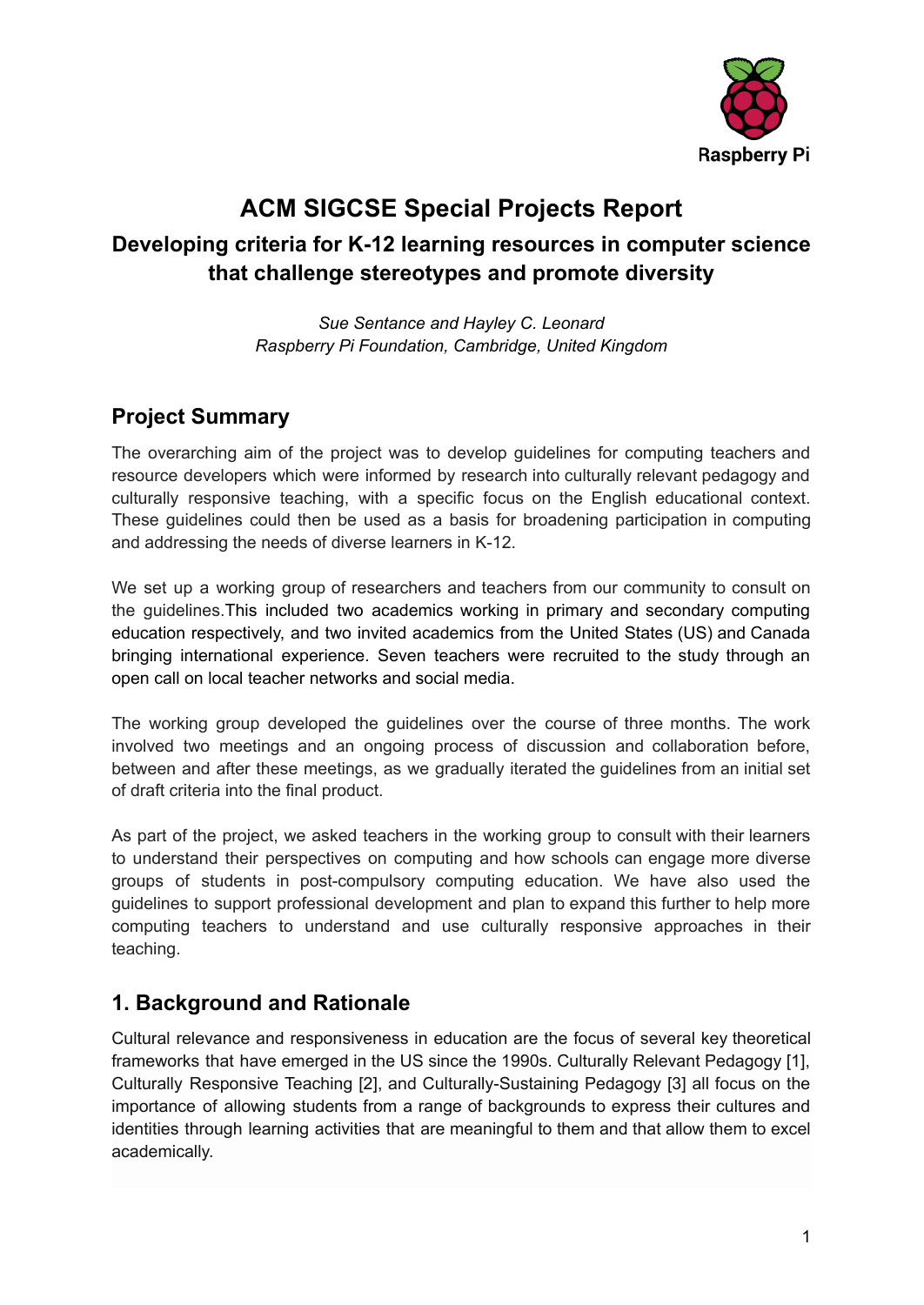

Scott and colleagues have developed Culturally Responsive Computing (CRC) to translate the tenets of these approaches into a computing-specific theory [4,5]. CRC posits that technological and digital innovation is possible for all students and is in fact enhanced when students have opportunities to reflect on their own identities and cultures. Providing a learning context that supports this reflection encourages students to understand the current biases in technological development and to use technology in innovative ways to address issues that are meaningful to them and their communities [5].

While the computing education community in the US has begun to focus efforts on developing culturally relevant, responsive and sustaining curricula for computing, the curriculum in England has not been derived from these principles. In this context, we aimed to develop guidelines for computing teachers in England that introduced culturally relevant and responsive theory and practice and to provide practical examples from curricula in England and the US that they could use in their own teaching.

## **2. Activities**

### Working group meetings and discussions

Two meetings were convened for all working group members. Prior to the first meeting, all participants were given reading material and resources to inform the initial discussions. The first meeting focused on the initial development of 'criteria' that would support teachers in evaluating learning materials to ensure that lessons took account of culturally-relevant pedagogy. Through a series of whiteboard activities, small and whole group activities, it became clear that the focus we had initially set was too narrow, and the teachers in the group felt that a more broader perspective on curriculum and pedagogy was needed, beyond our focus on learning materials.

Between the two meetings, the authors revised the criteria to develop a broader set of guidelines, drawing in the perspectives presented by the teachers. These were iterated and circulated again for comment, and then iterated again. In the second meeting, participants collectively revised the third version of the guidelines and also considered learner engagement, professional development opportunities, and the ways in which we could understand and develop our notions of 'culture'. All input was captured and represented in a fourth version of the guidelines. After the second meeting, these were again re-circulated and the final version developed.

### Learner engagement

To complement the development of the guidelines, the intent was to carry out a small pilot study to investigate the perspectives of learners. One of the teachers in our working group engaged with 18 students as part of this pilot study. Two groups of nine students, one group between 13 and 14 years and the other between 16 and 17 years, participated in an activity requiring them to individually answer three questions: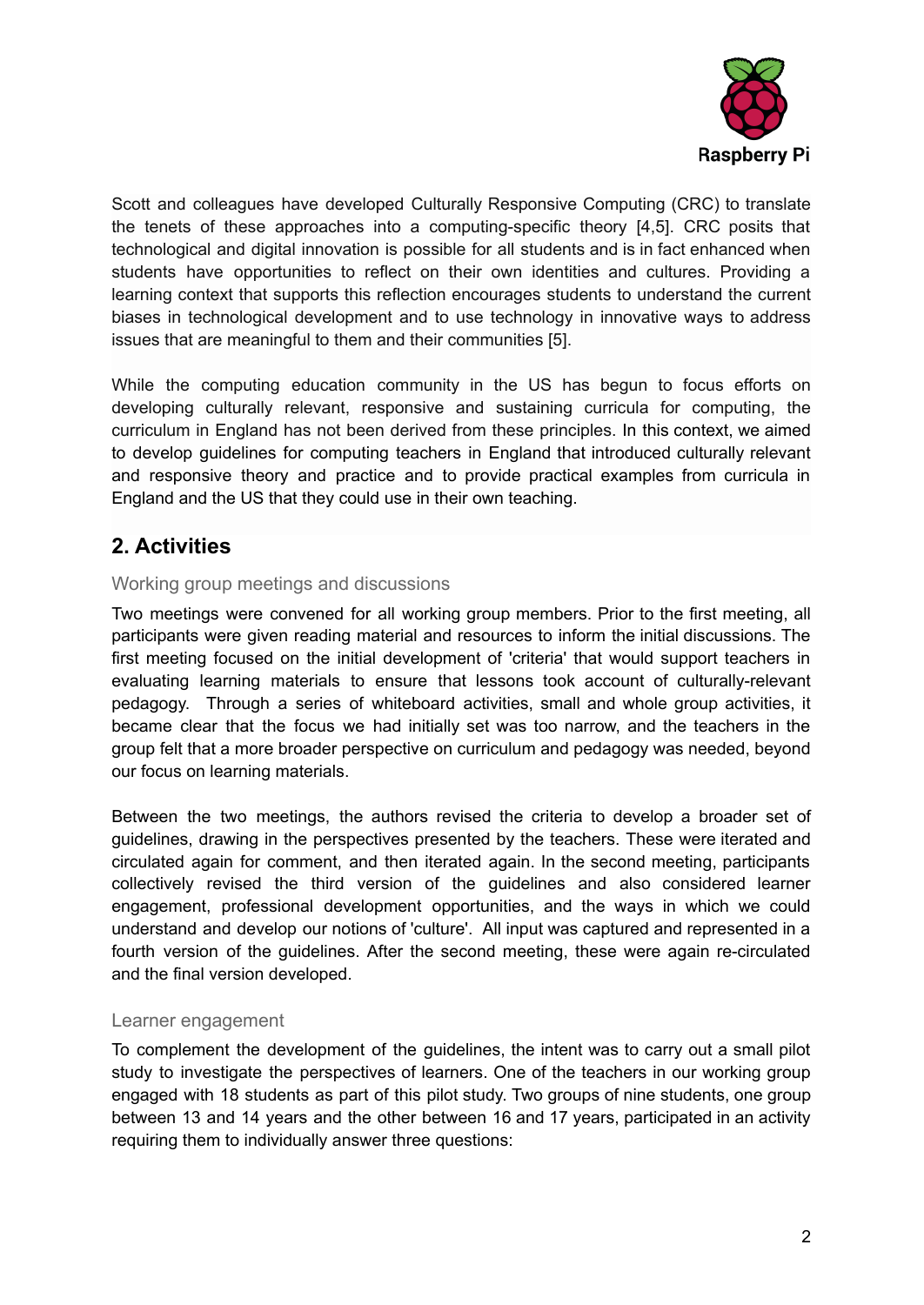

(1) Is computing relevant to you/to everyone?

(2) When you were in grade [younger than now], what kind of activities would have inspired you or put you off computing?

(3) What can teachers/schools do to ensure a diverse group of students take up computing at school or computing-related careers?

The main four themes emerging from the learners' comments related to (i) engaging students from a young age (ii) the importance of games and fun activities in computing lessons (iii) engagement with meaningful projects and contact with industry (iv) the importance of diversity in computing, including gender balance. Ten students made comments that related to the age in which computing was introduced:

*"I believe introducing computing to people at a young age will make them to develop a liking to computing." (student, older group)*

Many students (12) talked about fun activities and enjoyment of computing with seven out of 18 mentioning the impact that games, either outside lessons (video games) or inside lessons (creating games) has had on their interest in computing. Students reflected that there were some aspects of computing that were hard or boring, with 'coding' and 'theory' being explicitly mentioned. A number of students (eight students, primarily from the older group) mentioned the importance of the real world, role models, and careers in computing, specifically relating to how teachers could engage more students by talking about careers or inviting professionals in to talk to students:

*"Making the curriculum more personal to students might encourage some interest in the subject. There also needs to be more effort put into workshops, trips and maybe getting computing professionals to talk to the students. These are the different ways, I think, could get students of all ethnic backgrounds to collectively share a hobby in technology." (student, older group)"*

### Supporting teacher professional development

Throughout the project, we have also been involved in some professional development opportunities for teachers. First, teachers were invited to participate in the working group to learn about culturally responsive computing and to contribute to discussions based on their own experiences and school contexts. Their input to the guidelines was invaluable and ensured that teacher voice was central to the project.

Since the guidelines have been published, members of our working group have also been using them as part of professional development sessions for Black History Month, and within formal teacher training courses. Our aim is to build on these early uses of the guidelines to develop a more robust and long-term professional development course that can support teachers to take a culturally responsive approach to teaching computing.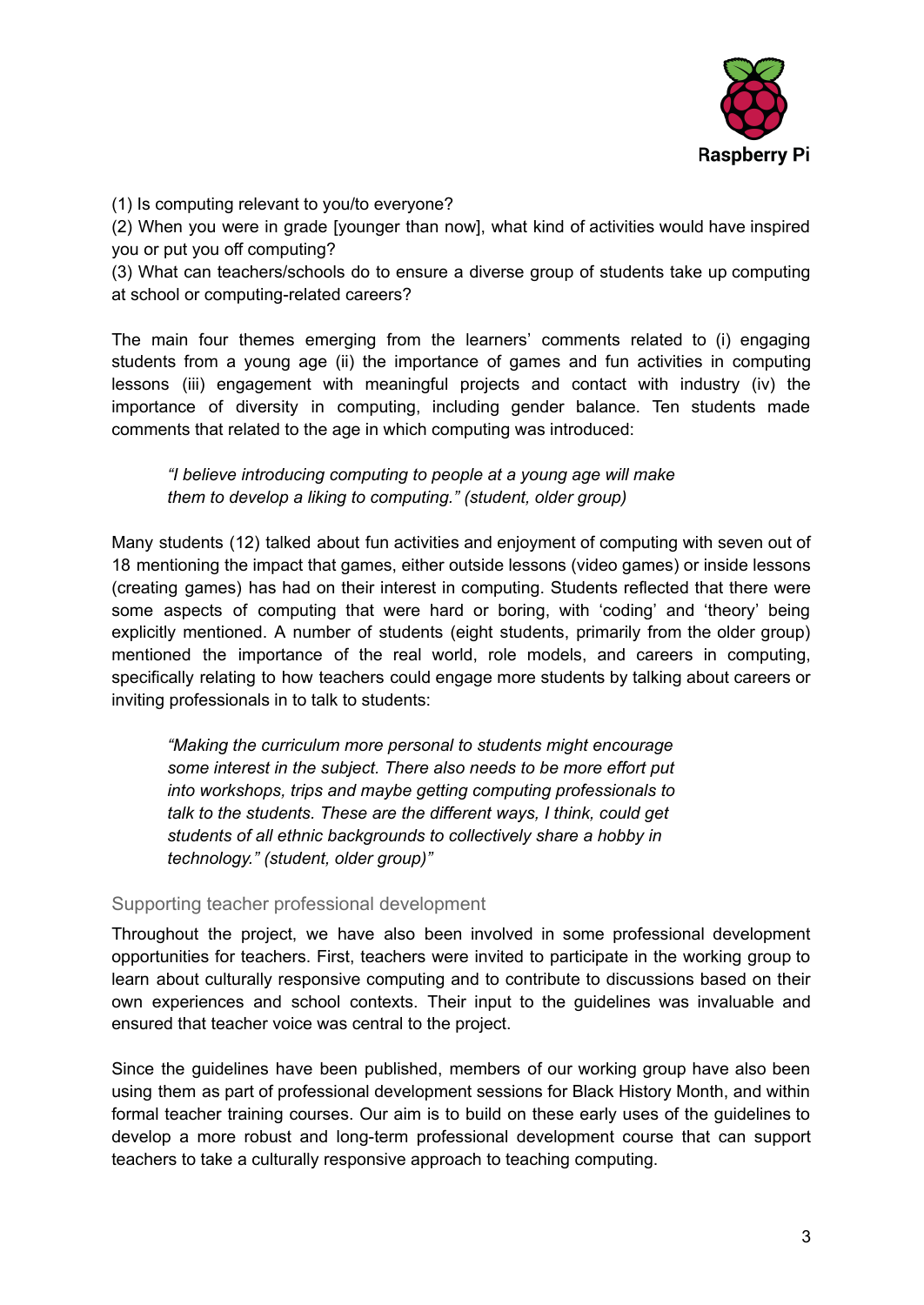

# **3. Outputs**

All of the outputs of this project are shared on our [webpage,](https://www.raspberrypi.org/culturally-responsive-pedagogy-for-computing-education/) which we will continue to update with our future work and research in the area of culturally responsive teaching for K-12 computing.

### The guidelines

The guidelines (Figure 1) include a section on definitions, followed by guidance under the three headings of Curriculum, Teaching Approaches, and Learning Materials (Figure 2). The guidance also includes a discussion about issues facing computing teachers beyond their actual classroom practice and a set of resources for further reading.

*Figure 1: Extract from guidelines developed through the project*